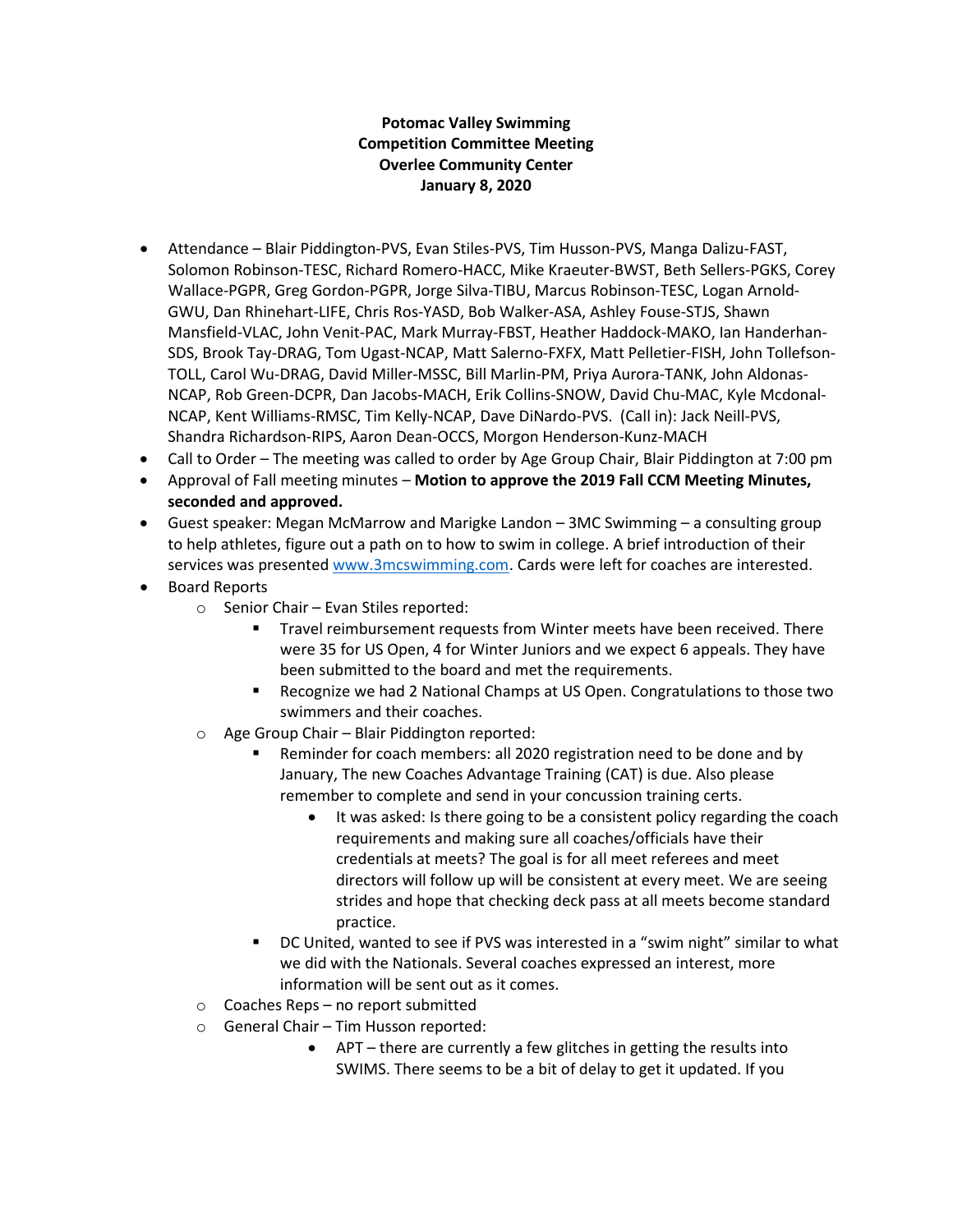updated you APT it is not showing up in SWIMS, please let the registrar know and/or contact USA Swimming.

- Arlington Pool at Long Bridge is finally being build. They are about one year from opening. It will be good to have another pool in PVS territory.
- The St. James pool has been a great addition to PVS, the staff has been great to work with. PVS hosted the November Open there and it went well. There will be numerous club meets there and we hope to continue the relationships going forward.
- January Distance was last weekend a bit smaller than previous years. Fairfax Foxes did a great job as the meet host. Tim noted 120 kids did their first 1000 and 60 did their first 1650.
	- Tim commented, in talking to coaches/clubs around the country, they are amazed that our LSC supports distance events in the way we do and have such well attended meets.
- In November we approved the new By-Laws, they were approved by USA Swimming and we are now in compliance. Please take some time to read over them. Under these ne by-laws, we will establish a Governance/Nomination Committee (we are combining the two committees) – the members are elected and will be voted on in May. Until then Tim will appoint the members. Additionally, there will also be a new Administrative Review Board, which will support the LSC administratively. These members will also be elected and voted on in May. Between now and then Tim will appoint – if you are interested, let Tim know. Any of these appointees will also have the opportunity to run for these positions in May.
- 2020 Club Excellence PVS had 6 clubs on the list in top 200 clubs in the country – we also had the #1 team. Congrats to all those clubs.
- In December we added a new team (old team) Solomon Robinson is now back with Team Elite Swim Club. They will be training at Deanwood Aquatic Center in DC. Welcome back!
- Sectionals update/reminder because of the lack of bids there are only two meets this spring. A Short Course meet in Christiansburg, and a Long Course meet Buffalo. You can pick one or the other. Because they are expecting both to be large, they will both follow a full 4 day meets (starting Thursday morning – March 26). The event order will be the same at summer Senior Zone meet, and a 200-medley relay will be added to the first day. The Meet Announcement is not available yet; however, the qualifying times are posted.
- o Admin Chair Jack Neill reported:
	- Thank you all for hard work on the pre/post meet recon reports! We are getting better and there are fewer issues/unregistered swimmers.
- o Safe Sport Chair Greg York reported:
	- MAAPP "bag tags" have been used at many of the December meets to identify those who are allowed to be on deck as a volunteer. Each tag includes the MAAPP policy, so all volunteers can read about it. Some meet directors did a terrific job and others, not so good. All clubs should be using these tags in the same way to help keep the decks safe. If equipment is ordered from PVS, then they will be included with the delivery. Clubs also have the option to purchase their own. Contact Mike O'Shaughnessy if you want a set or have any questions.
- o DEI Chair Rob Green reported: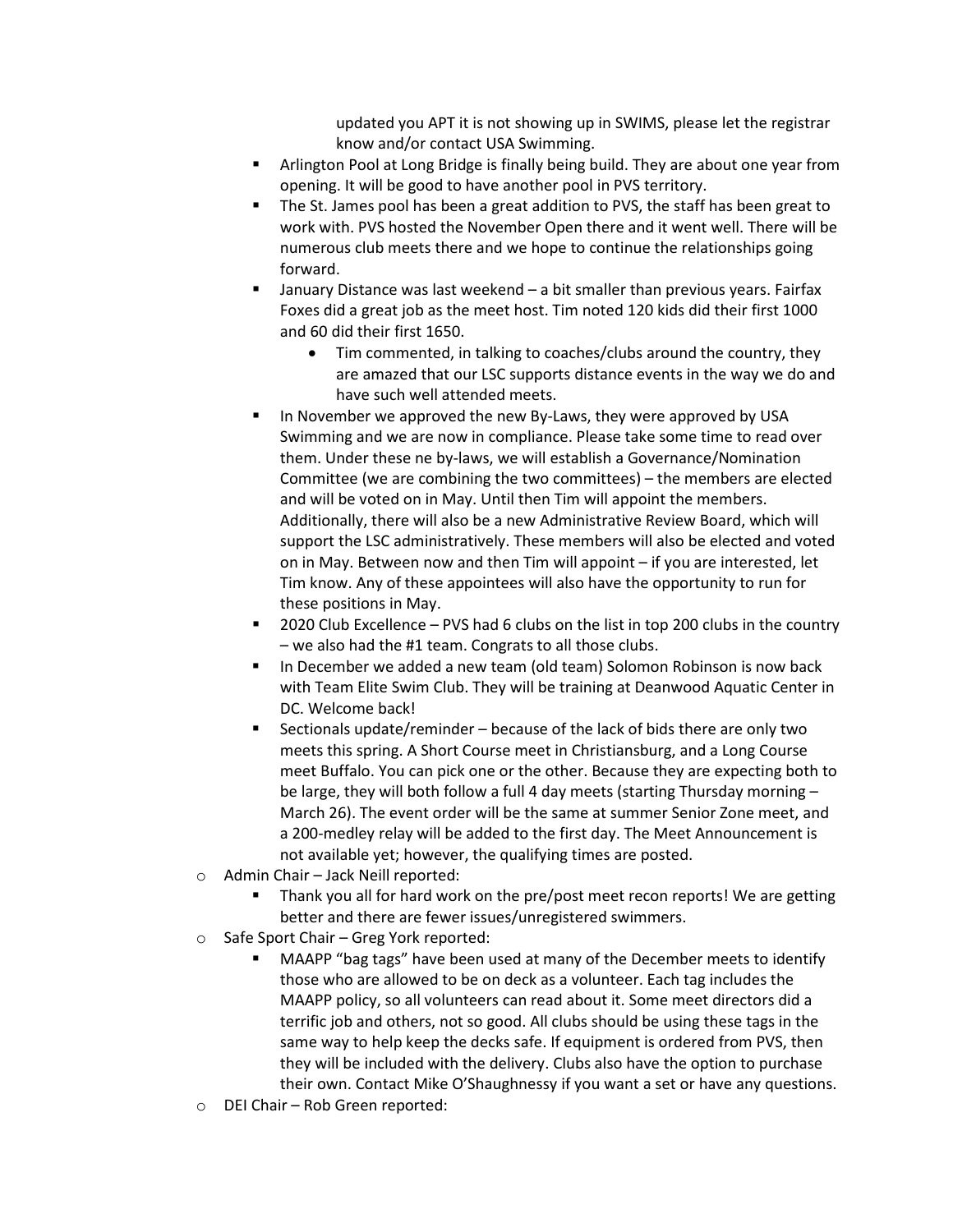- National Diversity Select Camp applications have been posted. This is a 4 day camp at Colorado Spring. USAS will fly the athletes out for the camp; they will experience; 2 swimming sessions/day, talks, guest speakers, etc. All applications are due by Feb 2. If an athlete is selected, they can bring a coach. Cut times are 13-14 Quad-A time. They take 48 athletes nationwide. Flash Mail will be sent out with more information.
- Black History Meet: Feb 14-16 at Takoma. This year it will be a prelims/finals meet for the first time.
- $\circ$  Strategic Planning Chair Dave DiNardo reported that in May the PVS Strategic planning will no longer be a board elected position; but will merge with the new Governance Committee.
- o Operations Chair nothing to submit
- $\circ$  Officials Rep nothing to submit
- o Athlete Reps nothing to submit
- o National Level: Tom Ugast reported:
	- The next USA Swimming Board meeting in January
	- USA S will spend \$5,000,000 on Safe Sport at the club level to help all clubs to be Safe Sport qualified. 10 of our PVS teams are certified. In the next 2 years, it would be great to see all PVS club Safe Sport certified. This is important for our athletes and coaches.
	- FLEX will also be discussed and what it will look like going forward. They have given it 2 years to see what works and what doesn't work and if it is helping to bring in new swimmers.
- Winter Champ Meet Recap
	- o Winter Classic (PM) 1150 athletes, plenty of volunteers, AAC won team title. All volunteers had MAAPP tags. It was a great meet.
	- $\circ$  Turkey Claus (MACH) the meet went great at UMD, good air quality even with lots of bodies in and out of the facility. Lots of great, fast swimming.
	- $\circ$  NCAP Invite the meet went great. All relays were mixed gender. 3 national titles. There were 43 clubs present.
	- o Holiday Invite (RMSC) a bit smaller venue, great swimming, 10 PVS clubs, fast swimming
- Club Meet Bids for 2020-2021 Season
	- o **Motion to approve the 2020-2021 Club meet bibs as presented, seconded and approved, and allowing the four clubs to move their meets.** [They will present these new dates at the spring CCM].
		- In the fall the 2020 14 & Under JO meet was set for the March 18-21, Four clubs also submitted bids for the same weekend. There was a discussion as to if we should leave JO's on the 18-21 weekend or move it up a week, to the 11-14 weekend. The rational for moving it later was laid out.
			- **Motion to move 14 & U JO to March 11-14, 2021, seconded and defeated.**
- LC Zone Head and Assistant Head Coach Blair reported that one coach submitted their name for Head Coach and one for Assistant Head Coach. Seeing there were no other nominations;
	- o **Motion to accept for Lauren Kranz as Head Coach and RJ Pauling as Assistance Head Coach, by acclimation, seconded and approved.**
- Old Business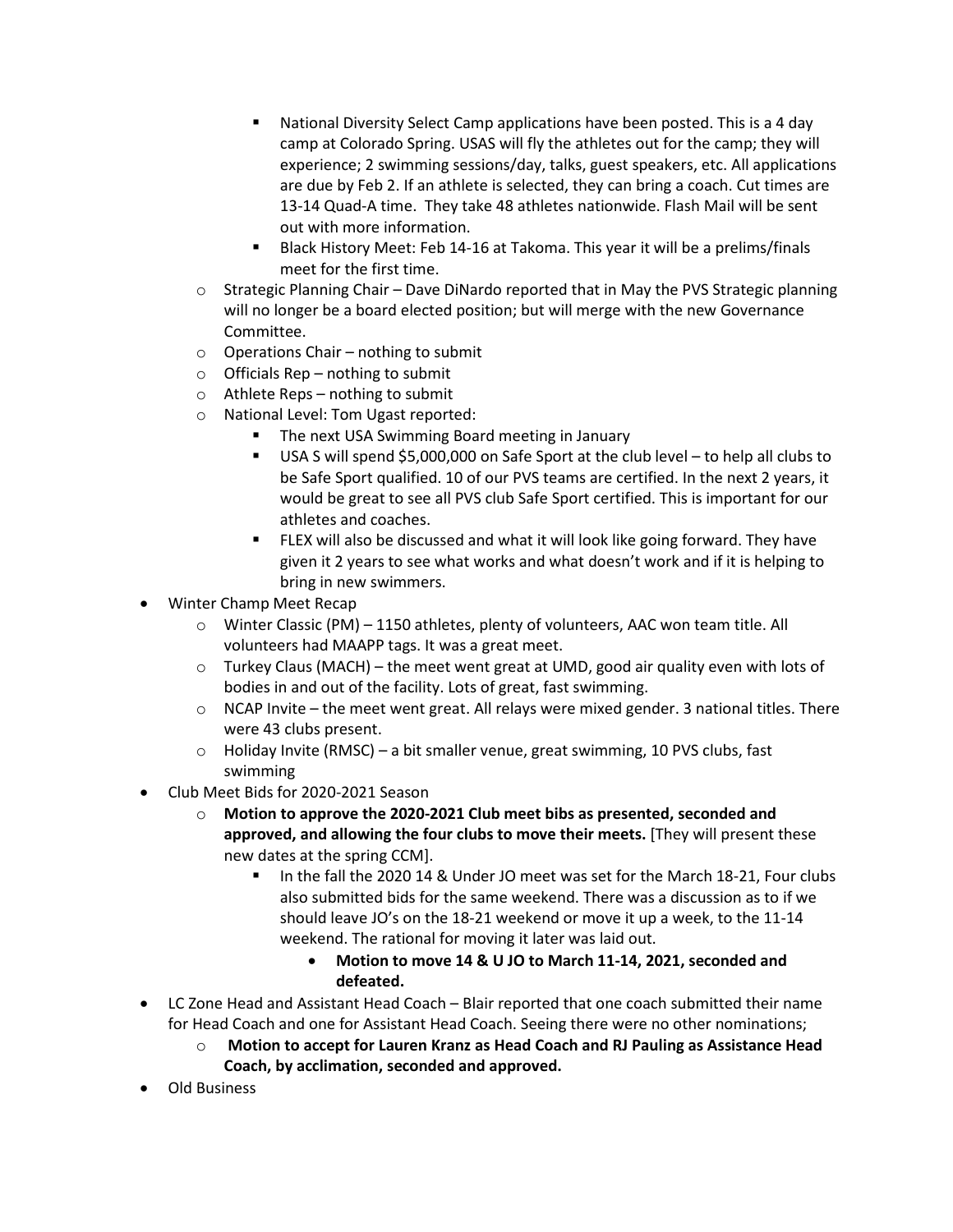- $\circ$  Open Meets and Team participation Blair commented; with the recent difficulty in finding a host for the January Open, he thought PVS should look at the Open meets and start a discussion as to how to proceed going forward. "What are the thoughts on the Open Meets? Do we do too many? What are ideas as to how to find hosts? Are we doing what is the best way for PVS?
	- It is in P&P that PVS hosts a specific number of Open meets, not just Championship meets.
	- The participations of PVS clubs varies from year to year, even one team, can make a big difference.
	- The smaller teams, that do not seem to participate in the club invites, they only go to the PVS Open meets.
	- **•** Open meets are the only meets where the entries are reimbursable.
	- We will continue looking at the best way to serve all members of PVS.
- $\circ$  2019 PVS LC Champ discussion Open discussion; after the summer LC meets, one of the big take-aways, was that many of our Championships seem to have lost their excitement. How do we add excitement to the meets?
	- There were lots of discussion and ideas shared, we will continue to look at this and see how we can improve these meets going forward.
		- Mike Kraeuter (BWST) brought forth an idea where each club was allowed X number of swimmers (possibly based upon the club size – have different divisions). This could make the meet more competitive and therefore increase the excitement as it would be more of a team event.
		- How can we look outside the box and look at different formats.
		- What not ask the kids? What happens at the HS meets that the kids love?
		- When the meet is scored, we should post the scores, so all teams can see where they stand and get excited.
		- AT HS meets the best athletes come back and swim finals. But in PVS Champ meets, so often the top athletes scratch the finals.
		- VSI is still interested in doing a combined champ meets with us, either LC or SC.
		- Will take these ideas to the board and see what we can do to add a DJ, parades, etc.
- New Business
	- $\circ$  Bill Marlin reported: for the IMX meet there has been issues with USA S with producing current IMX scores. If you are a club that is having trouble getting a report go to MY DECK PASS on your phone and click IMX Scores. If you have questions let him know.
	- o Junior & Senior Champs Officials have discussed Short Course/Long Course in 2004 in the short course we did SC for prelims and LC for finals so swimmers could go for their cuts. This was when there was no Junior Champs. IF we were to do it now, then there would be Junior Champs in finals.
	- o **Motion to Make the 2020 Senior Champs, short course for prelims and long course in finals (pending facility's willingness/ability to do it), seconded and defeated.**
- Next meeting (Spring: May 13 Wednesday)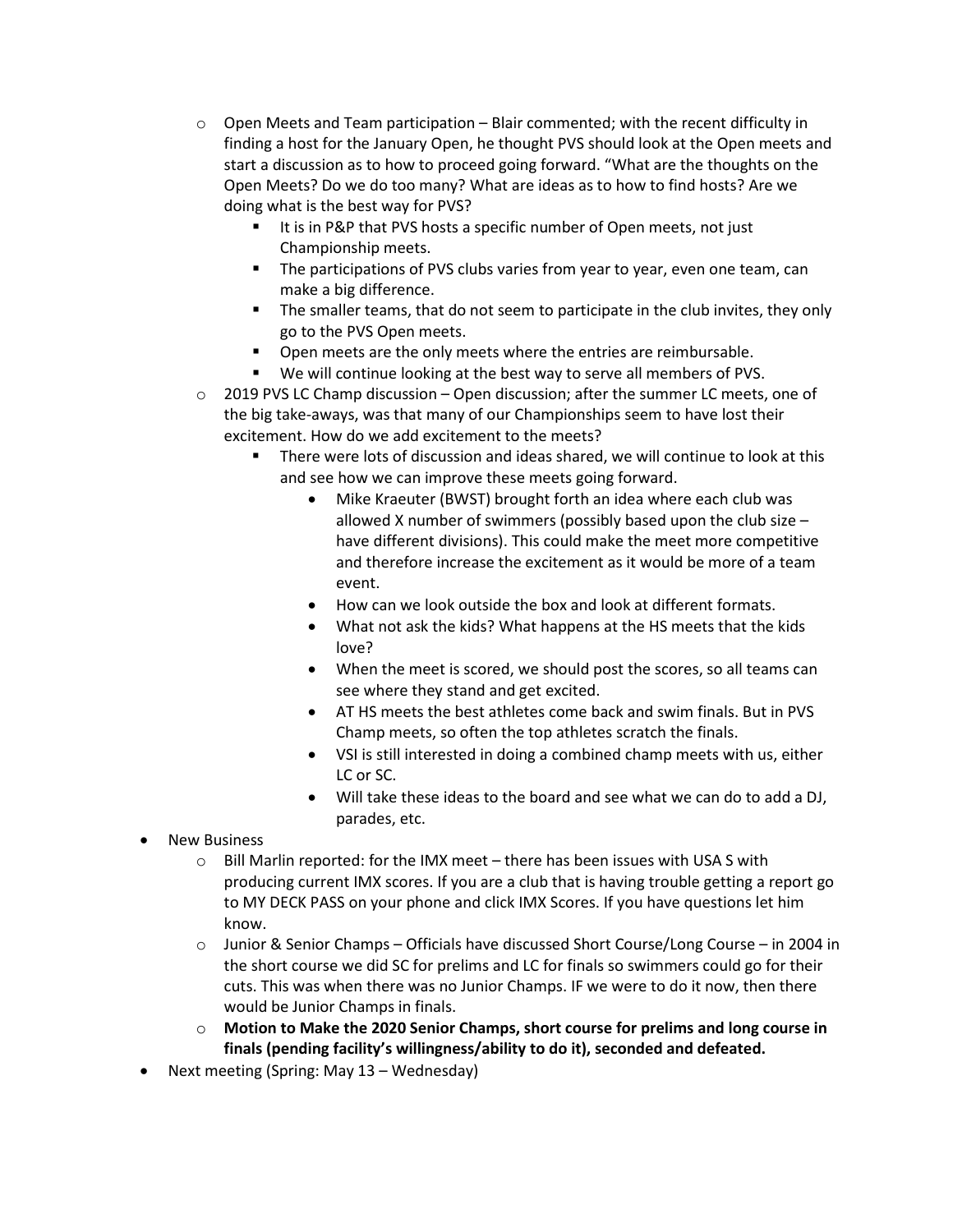## 2020-2021 Potomac Valley Swimming Meet Schedule

| <b>Date</b>      | <b>Meet Name</b>                      | <b>Host</b>   | Location              |                        |
|------------------|---------------------------------------|---------------|-----------------------|------------------------|
| Sept 26-27, 2020 | <b>MAKO Fall Invite</b>               | <b>MAKO</b>   | GMU                   |                        |
| Oct. 3, 2020     | All Freestyle Meet                    | <b>PAC</b>    | Fairland              |                        |
| Oct. 3, 2020     | All Free Invite                       | <b>DCPR</b>   | Takoma                |                        |
| Oct 9-11, 2020   | October Kick off                      | <b>RMSC</b>   | <b>GISC</b>           |                        |
| Oct 9-11, 2020   | JPP Memorial Invite                   | SNOW          | Claude Moore          |                        |
| Oct 10-11, 2020  | Medley Ready Invite                   | <b>OCCS</b>   | <b>CPAC</b>           |                        |
| Oct 10-11, 2020  | Harvest Moon                          | <b>HACC</b>   | Herndon AC            |                        |
| Oct. 16-18, 2020 | <b>PVS October Open</b>               | <b>PVS</b>    |                       |                        |
|                  |                                       | <b>PGPR</b>   |                       |                        |
| Oct 17-18, 2020  | Speedo Eastern States                 | <b>Sharks</b> | <b>PGSLC</b>          | pending Redskins sched |
| Oct 17-18, 2020  | Ghouls & Goblins                      | PM            | <b>Audrey Moore</b>   |                        |
| Oct. 23-24 2020  | <b>Medley Extreme</b>                 | <b>OCCS</b>   | <b>CPAC</b>           |                        |
| Oct 24-25, 2020  | <b>National Age Group</b>             | <b>RMSC</b>   | <b>MLK</b>            |                        |
| Oct 24-25, 2020  | Monster Mash                          | <b>SDS</b>    | South Run             |                        |
| Oct 24-25, 2020  | <b>Fall Gator Mini</b>                | AAC           | Wakefield HS          |                        |
| Oct. 24, 2020    | <b>Nuclear Racers</b>                 | <b>FAST</b>   | Fairland              |                        |
| Oct. 25, 2020    | Rockhoppper Penguin                   | PAC           | Fairland              |                        |
| Oct. 31, 2020    | Trick or Treat Mini (renamed)         | <b>DCPR</b>   | <b>Turkey Thicket</b> |                        |
| Nov 6-8, 2020    | Marlin invite                         | PM            | <b>UMD</b>            | or 11/13-15            |
| Nov 7-8, 2020    | Distance meet (1650&1000) -intrasquad | <b>RMSC</b>   | <b>OSC</b>            |                        |
| Nov 7-8, 2020    | Autumn Mini Meet                      | <b>RMSC</b>   | <b>OSC</b>            |                        |
| Nov. 7-8, 2020   | <b>November Distance</b>              | <b>DCPR</b>   | Takoma                |                        |
| Nov. 8, 2020     | November Friendship Mini              | <b>YORK</b>   | Providence            |                        |
| Nov 13-15, 2020  | <b>PVS November Open</b>              | <b>PVS</b>    |                       |                        |
| Nov 13-15, 2020  | November Invite                       | <b>RMSC</b>   | <b>GISC</b>           |                        |
|                  |                                       |               | Freedom               |                        |
| Nov. 13-15, 2020 | <b>Fall Fest</b>                      | <b>OCCS</b>   | Center                |                        |
| Nov 20-22, 2020  | Swim & Rock                           | SDS           | Oak Marr              |                        |
| Nov. 21-22, 2020 | Odd Ball Challenge                    | <b>FAST</b>   | Fairland              |                        |
| Nov 29,2020      | Pilgrim Mini                          | <b>NCAP</b>   | Claude Moore          |                        |
| Dec 3-6, 2020    | <b>Turkey Claus</b>                   | <b>MACH</b>   | <b>UMD</b>            |                        |
| Dec 3-6, 2020    | Sport Fair Winter Classic             | PM            | <b>GMU</b>            |                        |
| Dec. 4-6, 2020   | Christmas Champs                      | <b>MSSC</b>   | Fairland              |                        |
| Dec. 5-6, 2020   | Reindeer Mini                         | <b>YORK</b>   | Providence            |                        |
| Dec 10-13, 2020  | Holiday Invite                        | RMSC          | <b>GISC</b>           |                        |
| Dec 10-13, 2020  | <b>NCAP Invite</b>                    | <b>NCAP</b>   | <b>UMD</b>            |                        |
| Dec. 12-13, 2020 | <b>MAKO Holiday Invite</b>            | <b>MAKO</b>   | <b>GMU</b>            |                        |
| Dec. 13, 2020    | Frozen 5                              | <b>MACH</b>   | The St. James         |                        |
| Dec. 19, 2020    | Combo Distance meet                   | <b>STJS</b>   | The St. James         |                        |
| Dec. 19, 2020    | Splash and Dash                       | <b>FAST</b>   | FairFeb               |                        |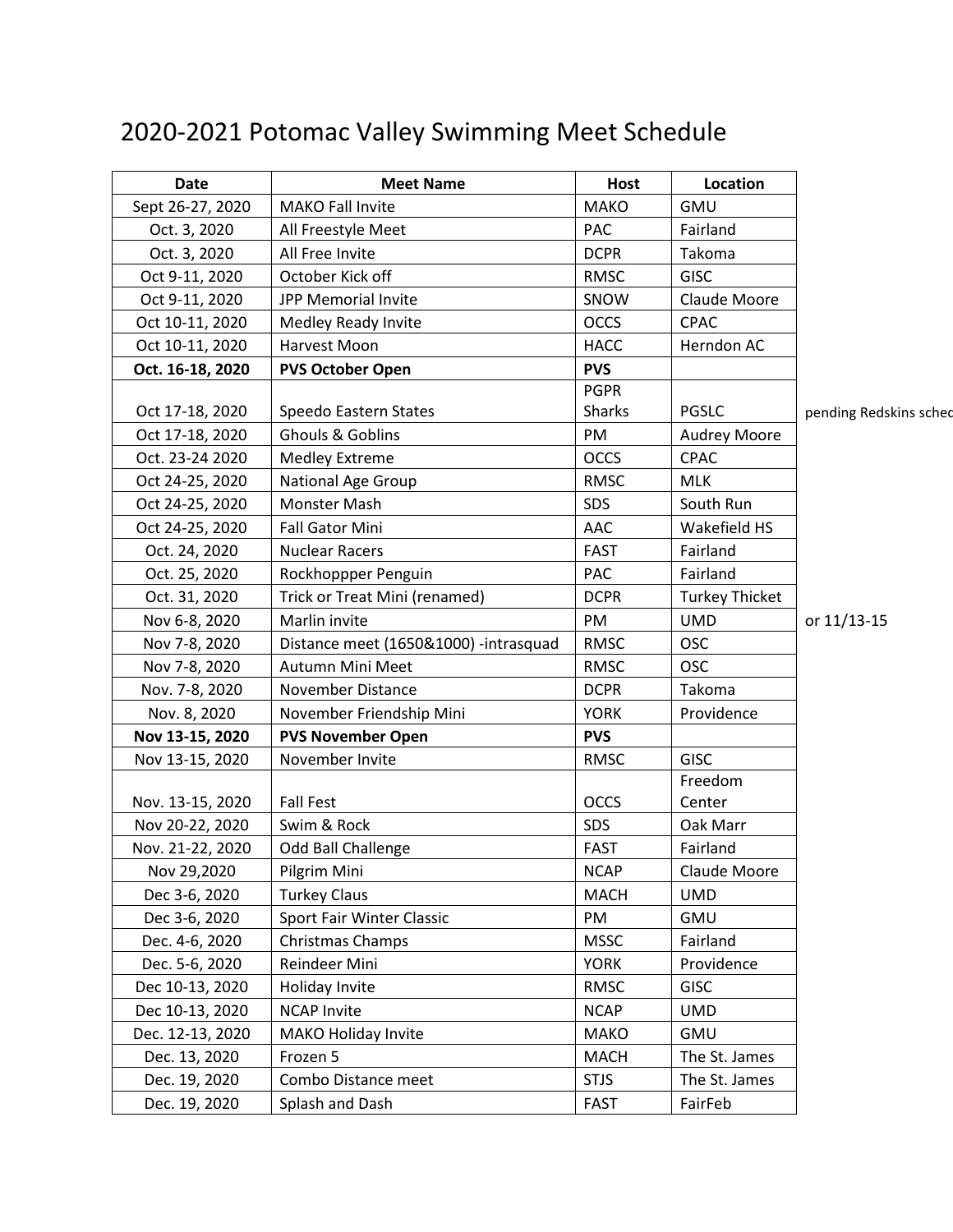|                   |                                  |             | Freedom             |                       |
|-------------------|----------------------------------|-------------|---------------------|-----------------------|
| Dec. 20, 2020     | Candy Cane Mini                  | <b>NCAP</b> | Center              |                       |
| Jan. 2-3, 2021    | <b>PVS Janaury Distance</b>      | <b>PVS</b>  | <b>Lee District</b> |                       |
| Jan 2-3, 2021     | Senior Circuit                   | AAC         | Wakefield HS        |                       |
| Jan. 9-10, 2021   | Green & Orange                   | <b>MACH</b> | The St. James       |                       |
| Jan 9-10, 2021    | Snow Dude Mini                   | PM          | Mt. Vernon          |                       |
| Jan. 9-10, 2021   | <b>MAKO Wintner Invite</b>       | <b>MAKO</b> | <b>GMU</b>          |                       |
| Jan. 9-10, 2021   | <b>IMX-Perience Meet</b>         | <b>DCPR</b> | Takoma              |                       |
| Jan. 10, 2021     | <b>Frosty Pentathlon</b>         | <b>RMSC</b> | <b>GISC</b>         |                       |
| Jan. 10-11, 2021  | Polar Bear                       | <b>SDS</b>  | South Run           |                       |
| Jan 15-17, 2021   | Janaury Invite                   | <b>RMSC</b> | <b>GISC</b>         |                       |
| Jan 23-24, 2021   | <b>PVS Janaury Open</b>          | <b>PVS</b>  |                     |                       |
| Jan. 24, 2021     | Polar Pentathlon                 | <b>NCAP</b> | Claude Moore        | or $1/31$             |
| Jan 29-31, 2021   | <b>IMX Games</b>                 | PM          | <b>UMD</b>          |                       |
| Jan. 31, 2021     | Little Blue Penguin Pentathlon   | <b>PAC</b>  | Fairland            |                       |
| Feb. 6-7, 2021    | <b>SNOW Qualifier</b>            | SNOW        | Claude Moore        |                       |
| Feb. 6-7, 2021    | <b>FISH Bowl</b>                 | <b>FISH</b> | Spring Hill         |                       |
| Feb. 7, 2021      | February Friendship Mini         | <b>YORK</b> | Providence          |                       |
| Feb. 7, 2021      | Penguin Pentathlon Qualifier     | PAC         | Fairland            |                       |
|                   |                                  |             | Freedom             |                       |
| Feb. 12-14, 2021  | <b>Presidents Day</b>            | <b>OCCS</b> | Center              | pending HS meet       |
| Feb 12-14, 2021   | February Qualifier               | <b>NCAP</b> | <b>WARF</b>         |                       |
| Feb. 12-14, 2021  | <b>Black History</b>             | <b>DCPR</b> | Takoma              |                       |
| Feb. 13-14, 2021  | PM JO Qualifier                  | PM          | Cub Run             |                       |
| Feb. 13-14, 2021  | Gender Blender                   | <b>RMSC</b> | <b>KSAC</b>         |                       |
| Feb 13-14, 2021   | Winter Gator Mini                | AAC         | Wakefield HS        |                       |
| Feb. 14, 2021     | Munchkin Mania                   | <b>FAST</b> | Fairland            |                       |
| Feb. 14, 2021     | <b>PVS February Distance</b>     | <b>PVS</b>  | <b>Fairland</b>     |                       |
| Feb. 19-21, 2021  | February Invite                  | <b>RMSC</b> | <b>MLK</b>          |                       |
| Feb. 19-21, 2021  | PVS 18 & U Qualifier             | <b>PVS</b>  | <b>Lee District</b> |                       |
| Feb. 20-21, 2021  | Machine JO Qualifier             | MACH        | The St. James       |                       |
|                   |                                  |             | Freedom             |                       |
| Feb. 27-28, 2021  | Mini Champs                      | <b>NCAP</b> | Center              |                       |
| March 5-8, 2021   | <b>PVS SC Junior Champs</b>      | <b>PVS</b>  | <b>UMD</b>          |                       |
| March 5-8, 2021   | <b>PVS SC Senior Champs</b>      | <b>PVS</b>  | <b>UMD</b>          |                       |
| March 6-7, 2021   | Mini Champs                      | <b>RMSC</b> | Olney               |                       |
| March 12-14, 2021 | Cherry Blossom SC Champs         | PAC         | Fairland            |                       |
| March 18-21, 2021 | <b>PVS 14 &amp; U Jos</b>        | <b>PVS</b>  | <b>UMD</b>          | or 3/11-14            |
|                   |                                  |             |                     | theses meets have th  |
| March 19-21, 2021 | <b>Spring Finale</b>             | <b>RMSC</b> | <b>GISC</b>         | move                  |
|                   |                                  |             |                     | We will confirm date: |
| March 19-21, 2021 | <b>March Madness</b>             | <b>YORK</b> | Oak Marr            | <b>CCM</b>            |
| March 20-21, 2021 | <b>Sprint to Summer Showdown</b> | <b>FXFX</b> | <b>PWSC</b>         |                       |
| March 20-21, 2021 | <b>MAKO Spring Invite</b>        | <b>MAKO</b> | GMU                 |                       |